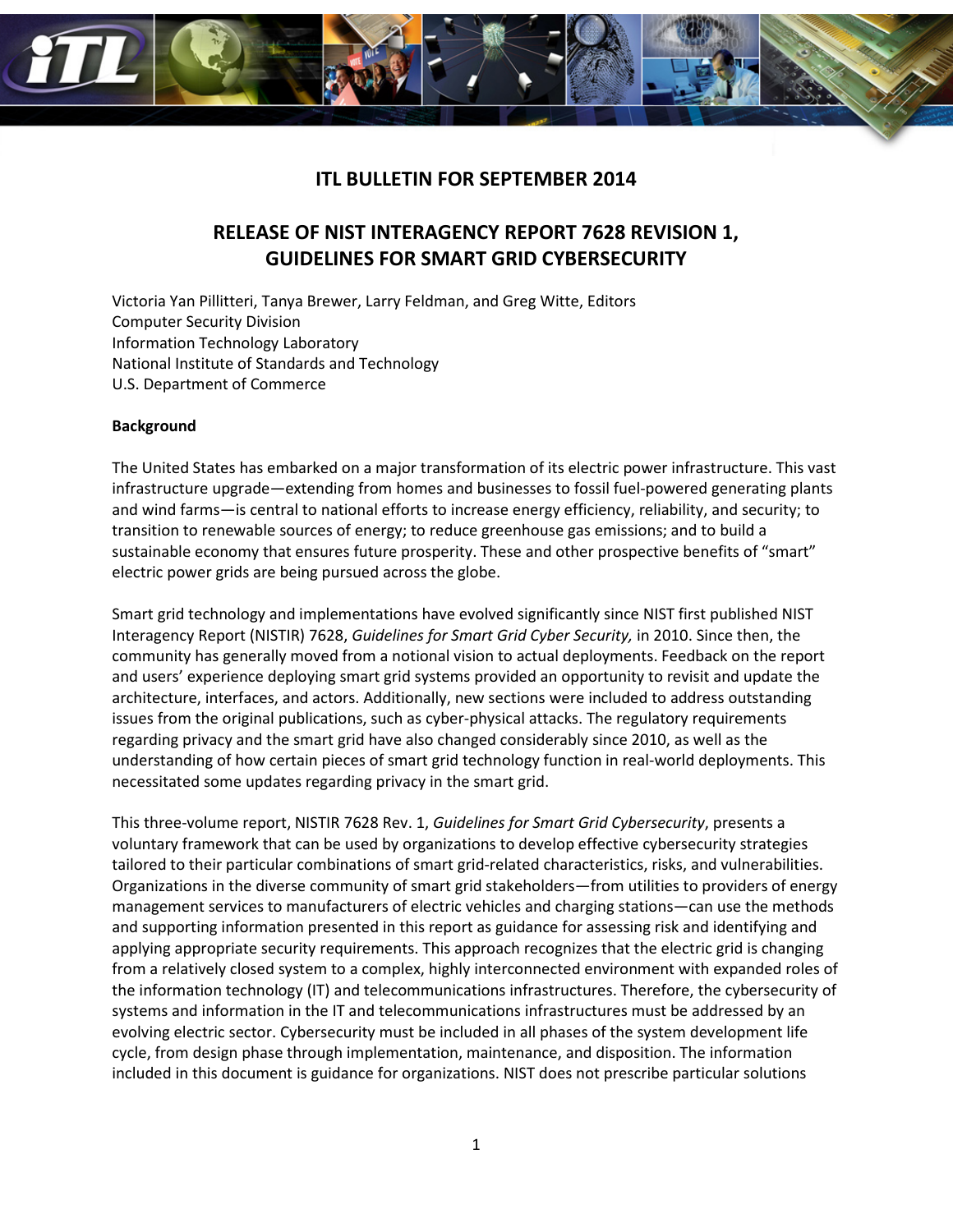

through the guidance contained in this document. Each organization will develop its own detailed cybersecurity approach (including a risk assessment methodology) for the smart grid.

## **Smart Grid Cybersecurity Strategy, Architecture, and High-Level Requirements (Volume 1)**

## **Document Development Strategy**

NISTIR 7628 Rev. 1 provides background information on the smart grid and the importance of cybersecurity in ensuring the reliability of the grid and the confidentiality of specific information. It also discusses the cybersecurity strategy for the smart grid and the following specific tasks within this strategy:

Task 1. Selection of use cases with cybersecurity considerations; Task 2. Performance of a risk assessment; Task 3. Specification of high-level security requirements; Task 4a. Development of a logical reference model; Task 4b. Assessment of Smart Grid standards; and Task 5. Conformity Assessment.

NISTIR 7628 Rev. 1 addresses cybersecurity using the tasks described above, resulting in a general set of requirements. These requirements are developed (or augmented, where standards/guidelines already exist) using a high-level risk assessment process that is defined in the cybersecurity strategy. The overall strategy used in the development of this document examined both domain-specific and common requirements when developing a risk mitigation approach to ensure interoperability of solutions across different parts of the infrastructure.

The document development strategy required the definition and implementation of an overall cybersecurity risk assessment process for the smart grid. *Risk* is the potential for an unwanted outcome resulting from an incident, event, or occurrence, as determined by its likelihood and the associated impacts. This type of risk is one component of organizational risk, which can include many types of risk (e.g., investment risk, budgetary risk, program management risk, legal liability risk, safety risk, inventory risk, the risk from information systems). The smart grid risk assessment process is based on existing risk assessment approaches developed by both the private and public sectors, and includes identifying assets, vulnerabilities, and threats and specifying impacts to produce an assessment of risk to the smart grid and to its domains and subdomains, such as homes and businesses. Because the smart grid includes systems from the IT, telecommunications, and electric sectors, the risk assessment process is applied to all three sectors as they interact in the smart grid.

## **Logical Architecture and Interfaces of the Smart Grid**

The high-level security requirements (found in Chapter 3) describe *what* the smart grid needs to deliver to enhance security. The logical security architecture (found in Chapter 2) describes *where*, at a high level, the smart grid needs to provide security. Chapter 2, *Logical Architecture and Interfaces of the Smart Grid*, provides a high-level diagram that depicts a composite high-level view of the actors within each of the smart grid domains. A smart grid domain is a high-level grouping of organizations, buildings, individuals, systems, devices, or other actors with similar objectives and relying on - or participating in -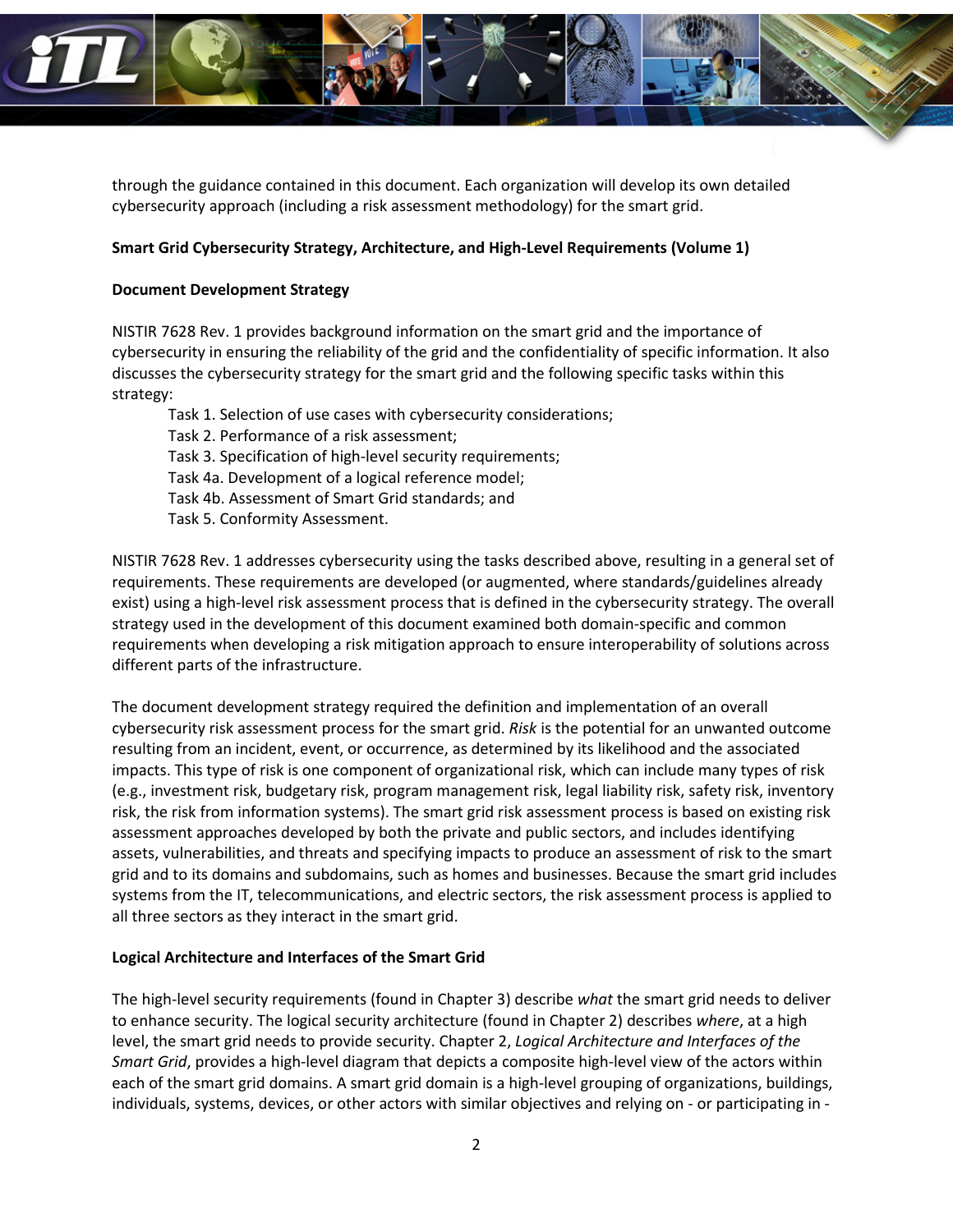

similar types of applications. This overall logical reference model of the smart grid includes the seven domains within the smart grid: Transmission, Distribution, Operations, Generation, Markets, Customer, and Service Provider. The various actors (e.g., devices, systems, or programs) are needed to transmit, store, edit, and process the information needed within the smart grid.

The logical reference model represents a blending of the initial set of use cases, requirements that were developed at the NIST smart grid workshops in 2009, the initial NIST Smart Grid Interoperability Roadmap, and the logical interface diagrams for the six Federal Energy Regulatory Commission (FERC) and NIST priority areas: electric transportation, electric storage, advanced metering infrastructure (AMI), wide-area situational awareness (WASA), distribution grid management, and customer premises. While the original diagrams for these six areas were included in the original version of the document, they have been removed from the Revision to avoid confusion since the logical reference model has evolved in a number of ways since 2010.

Each logical interface—the connection between two actors—in the logical reference model was allocated to a logical interface category. This was done because many of the individual logical interfaces are similar in their security-related characteristics and can, therefore, be categorized together as a means to simplify the identification of the appropriate security requirements. These security-related logical interface categories (LICs) were defined based on attributes that could affect the security requirements. NISTIR 7628 Rev. 1 includes descriptions and individual diagrams showing the relevant actors and interfaces for each of the 22 LICs. Since the first publication of the document, real-world implementations of smart grid technology have progressed across the country. With this progression has come a better understanding of how different components of the smart grid interface, or do not interface, with each other. The logical reference model has been updated to reflect real-world implementations as much as possible.

NISTIR 7628 Rev. 1 also provides an overview of a defense-in-depth approach in Chapter 2.

## **High-Level Security Requirements**

Chapter 3, *High-Level Security Requirements*, specifies the high-level security requirements for the smart grid for each of the 22 LICs. It provides guidance and a starting point for selecting and modifying security requirements to organizations that are implementing, designing, and/or operating smart grid systems. To supplement the guidance in this chapter, each organization should perform a risk assessment to determine the applicability of the material in this chapter. No significant changes to the high-level security requirements were made as part of the revision.

Chapter 3 includes the detailed descriptions for each of the recommended security requirements that have been tailored for smart grid information systems, and includes the following additional elements:

- Determination of the confidentiality, integrity, and availability impact levels for each of the logical interface categories;
- The recommended security requirements allocated to the 22 LICs originally discussed in Chapter 2;
- Additional background and guidance on the selection of security requirements; and
- A new section on Testing and Certification of Smart Grid Cybersecurity.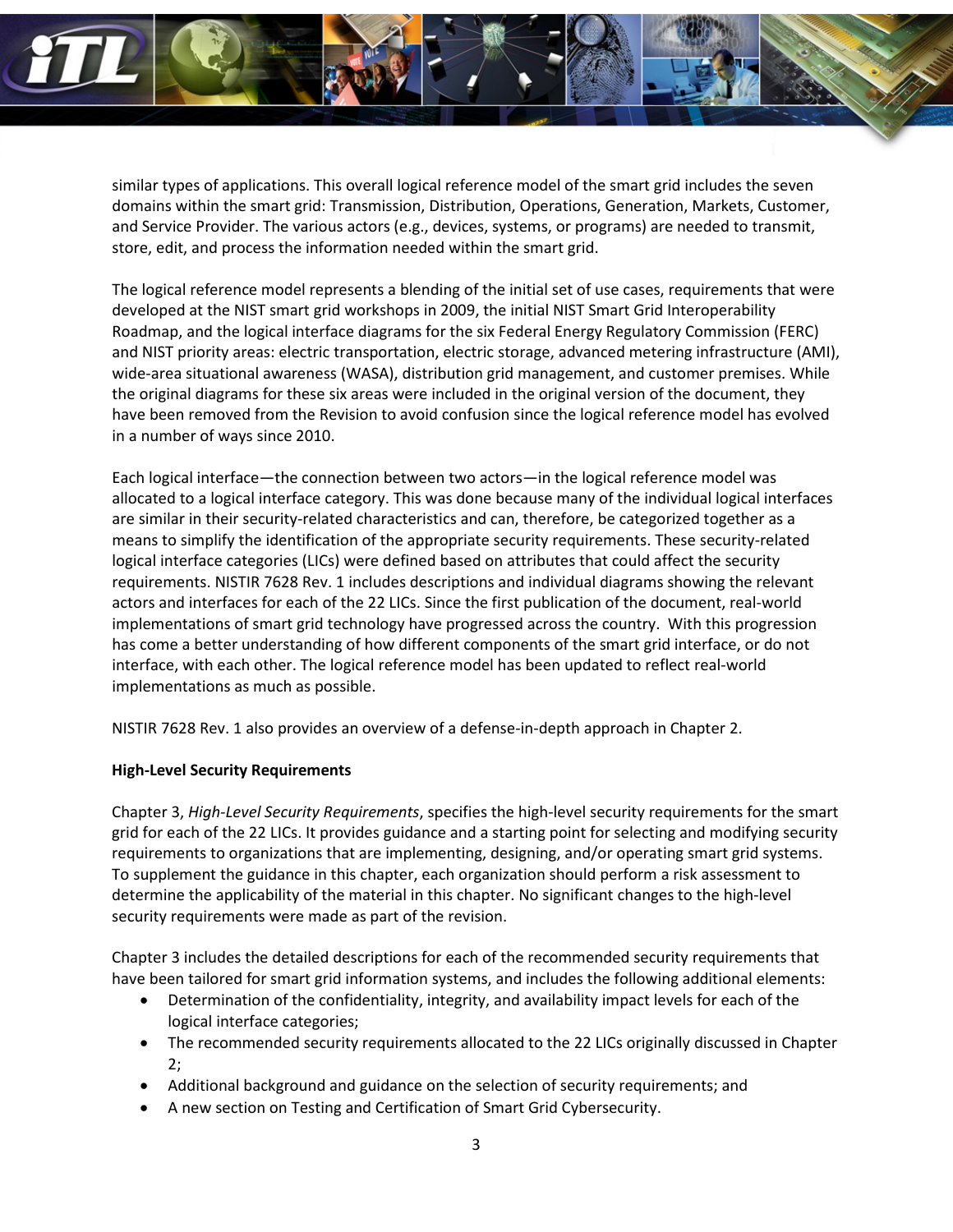

## **Cryptography and Key Management**

Chapter 4 identifies technical cryptographic and key management issues across the scope of systems and devices found in the smart grid along with potential alternatives. The identified alternatives may be existing standards, methods, or technologies, and their optimal adaptations for the smart grid. Where alternatives do not exist, the gaps have been identified where new standards and/or technologies should be developed for the industry. This chapter has been updated to reference the recommended transition lifetimes for cryptographic algorithms and key lengths in NIST Special Publication 800-131A, *Transitions: Recommendation for Transitioning the Use of Cryptographic Algorithms and Key Lengths*.

## **Privacy and the Smart Grid (Volume 2)**

NISTIR 7628 Rev. 1 includes an initial discussion about what privacy is, a summary of a privacy impact assessment (PIA) for the smart grid conducted in 2009, potential privacy issues with regards to the smart grid, and a discussion of mitigation strategies for these potential issues. The report also provides an overview of some existing privacy risk mitigation regulations and frameworks. It includes privacy use cases developed using the overall smart grid use cases found later in Volume 3. Each use case is provided with case-specific data privacy recommendations. In particular, Volume 2 considers potential future privacy issues related to new applications, such as social media and Plug-In Electric Vehicles (PEVs). Finally, Chapter 5 includes a set of recommendations to help mitigate the privacy issues discussed during the rest of the volume. Supporting material in the appendices goes into more depth for topics such as regulatory changes in California and Colorado, the PIA from 2009, recommendations for how third parties should handle customers' energy usage data, and the full set of use cases.

#### **Supportive Analyses and References (Volume 3)**

#### **Vulnerability Classes**

Chapter 6 is intended for use by those responsible for designing, implementing, operating, or procuring any part of the electric grid. This section contains a list of four classes of potential vulnerabilities with descriptions of specific areas that can make an organization vulnerable as well as the possible impacts to an organization should the vulnerability be exploited. For the purpose of this document, a vulnerability class is a category of weakness which could adversely impact the operation of the electric grid. A vulnerability is a weakness in an information system, system security procedures, internal controls, or implementation that could be exploited or triggered by a threat source.

## **Bottom-Up Security Analysis**

Chapter 7 identifies specific protocols, interfaces, applications, and best practices that could and should be developed to solve specific smart grid cybersecurity problems. The section identifies some specific problems and issues that need to be addressed, but does not perform a comprehensive gap analysis that covers all possible cybersecurity issues.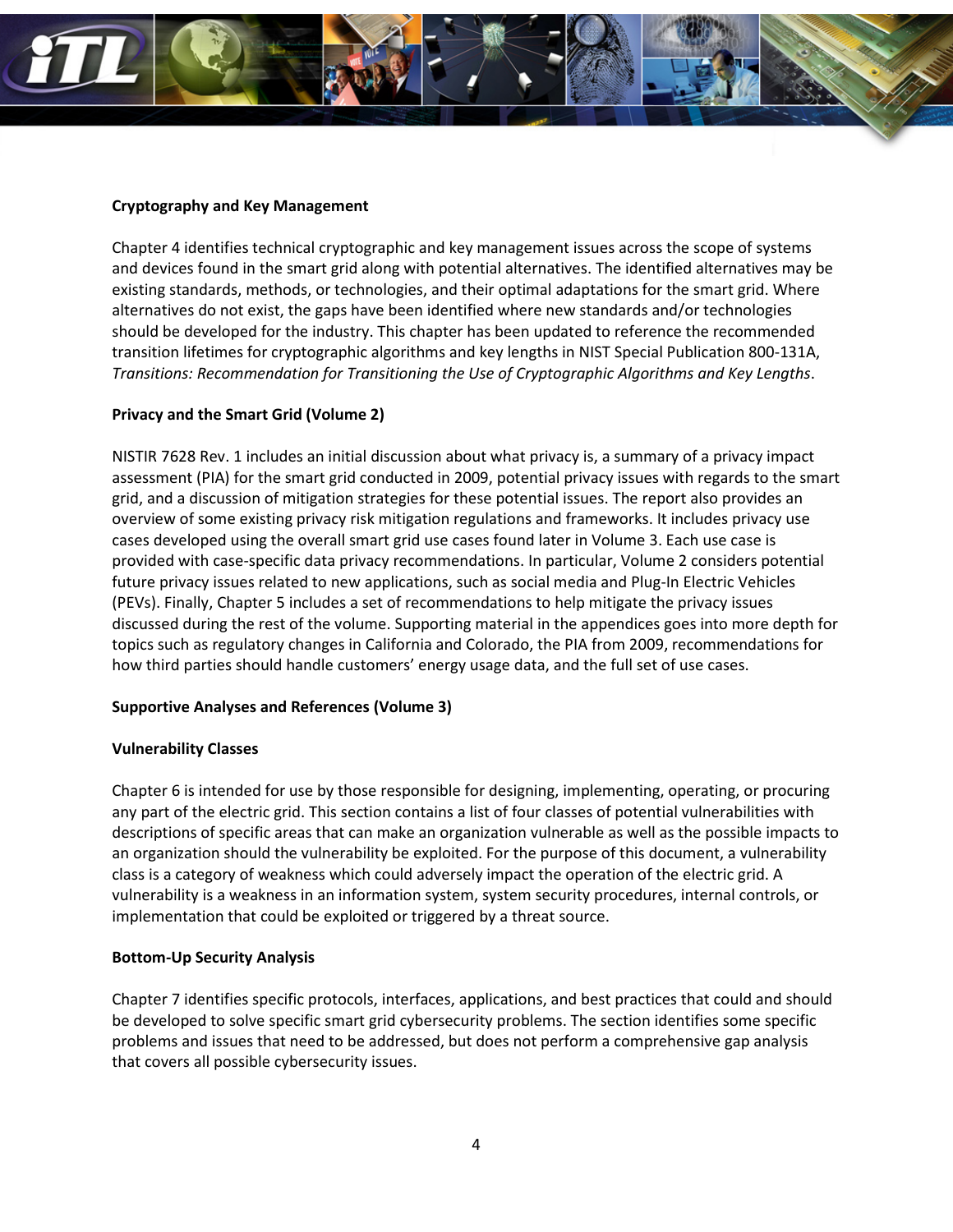

#### **Research and Development Themes for Cybersecurity in the Smart Grid**

Cybersecurity is one of the key technical areas where the state of the art falls short of meeting the envisioned functional, reliability, and scalability requirements of the smart grid. Chapter 8 is the deliverable originally produced by the R&D subgroup of Smart Grid Interoperability Panel-CyberSecurity Working Group (SGIP-CSWG) based on the inputs from various group members with updates made for the first revision of this document. In general, this chapter distills research and development themes that are meant to present paradigm-changing directions in cybersecurity that will enable higher levels of reliability and security for the smart grid as it continues to become more technologically advanced.

## **Overview of the Standards Review**

The objective of the standards review discussed in Chapter 9 is to ensure that identified standards applicable to the smart grid adequately address the cybersecurity requirements included in this document. If the standards do not have adequate coverage, relative to their intended scope, this review will identify where changes may need to be made or where other standards may need to be applied to provide sufficient coverage in that area. This standards review is part of the process to include a standard into the SGIP Catalog of Standards. This chapter has been updated to reflect the Smart Grid Interoperability Panel Cybersecurity Committee review and analysis methodology of identified standards against the high-level security requirements of NISTIR 7628.

#### **Key Power System Use Cases for Security Requirements**

The focus of Chapter 10 is to identify the key use cases that are architecturally significant with respect to security requirements for the smart grid. This identification is neither exhaustive nor complete. The use cases presented in this chapter will be employed in evaluating smart grid characteristics and associated cybersecurity objectives; the high-level requirements of confidentiality, integrity, and availability (CIA); and stakeholder concerns. This chapter has been updated to include more granular use case scenarios in the area of the Advanced Metering Infrastructure.

## **Conclusion**

NISTIR 7628 Rev. 1 presents a comprehensive framework that organizations can use to develop effective cybersecurity strategies tailored to their particular combinations of smart grid-related characteristics, risks, and vulnerabilities. Organizations in the diverse community of smart grid stakeholders can use the methods and supporting information presented in this report as guidance for assessing cybersecurity risk and identifying and applying appropriate security requirements.